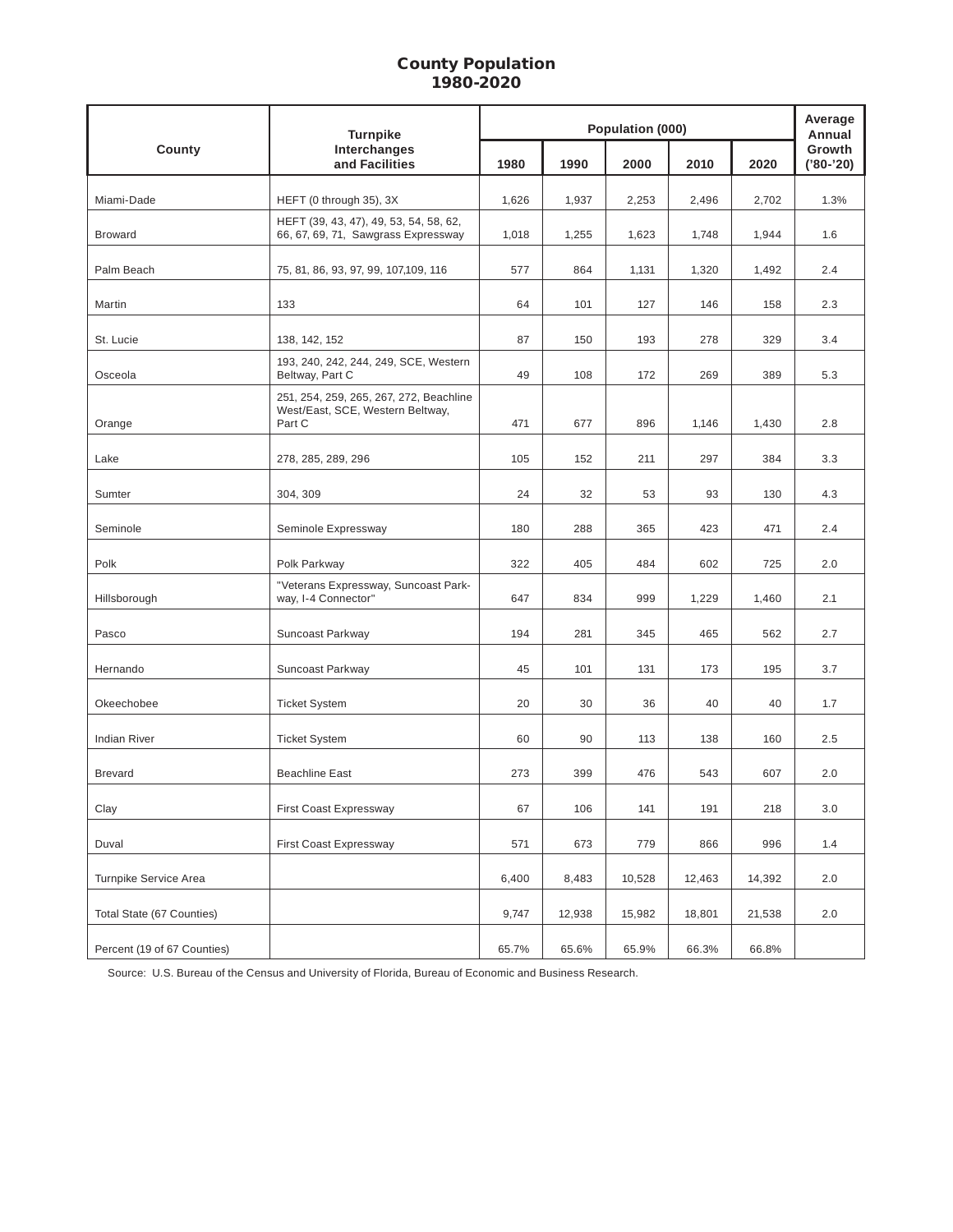#### State and County Population 1990-2035 Forecast

|               | <b>Turnpike Service Area</b><br>(19 Counties) |                                  | <b>Total State</b><br>(67 Counties) |                                  |                                     |
|---------------|-----------------------------------------------|----------------------------------|-------------------------------------|----------------------------------|-------------------------------------|
| Year          | Population<br>(000)                           | <b>Average Annual</b><br>Growth* | Population<br>(000)                 | <b>Average Annual</b><br>Growth* | Percent 19 of<br><b>67 Counties</b> |
| 1990 Census   | 8,483                                         |                                  | 12,938                              |                                  | 65.6%                               |
| 2000 Census   | 10,528                                        | 2.2%                             | 15,982                              | 2.1%                             | 65.9                                |
| 2010 Census   | 12,463                                        | 2.0                              | 18,801                              | 1.9                              | 66.3                                |
| 2020 Census   | 14,392                                        | 1.8                              | 21,538                              | 1.7                              | 66.8                                |
| 2025 Forecast | 15,507                                        | 1.7                              | 23,139                              | 1.7                              | 67.0                                |
| 2030 Forecast | 16,401                                        | 1.7                              | 24,419                              | 1.6                              | 67.2                                |
| 2035 Forecast | 17,130                                        | 1.6                              | 25,462                              | 1.5                              | 67.3                                |

Source: U.S. Bureau of the Census and University of Florida, Bureau of Economic and Business Research.

Forecast: BEBR Bulletin 189, April 2021.

\* Growth is compounded annually based on the 1990 Census data.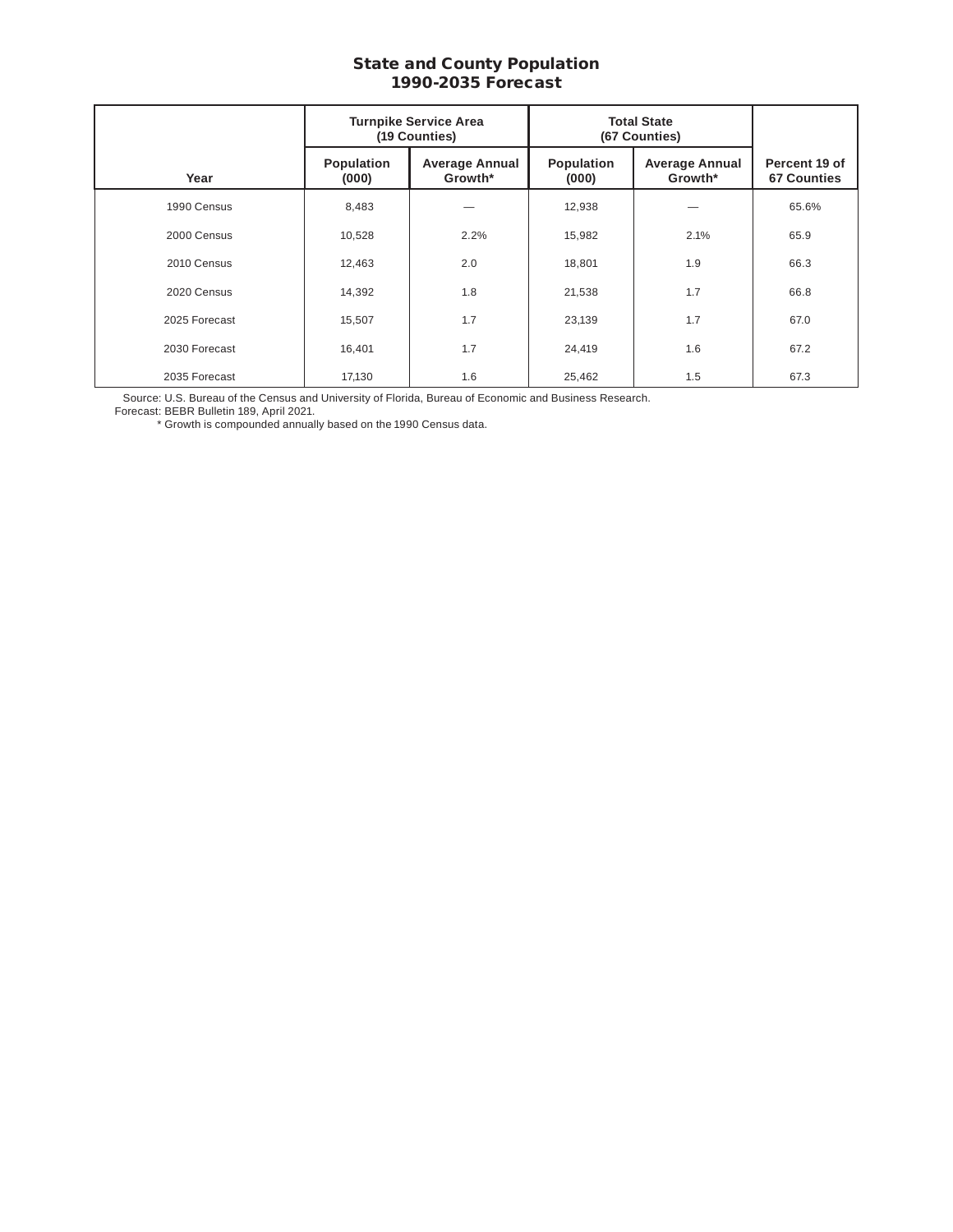## Comparison of Growth Indices

|                                 |           | Average<br>Annual |           |           |            |                           |
|---------------------------------|-----------|-------------------|-----------|-----------|------------|---------------------------|
| Index                           | 1980      | 1990              | 2000      | 2010      | 2020       | Growth<br>$(1980 - 2020)$ |
| <b>State Population</b>         | 9,747     | 12,938            | 15,982    | 18,801    | 21,538     | 2.0%                      |
| Fuel Consumption (Highway Use)  | 5,246,579 | 7,031,708         | 8,906,286 | 9,611,976 | 10,255,101 | 1.7                       |
| Employment                      | 4,026     | 6,061             | 7,569     | 8,141     | 9,328      | 2.1                       |
| Number of Tourists              | 20,046    | 40,970            | 72,800    | 82,300    | 79,338     | 3.5                       |
| Turnpike Traffic (Transactions) | 55,463    | 121,378           | 379,132   | 639,426   | 860,569    | 7.1                       |

Sources: U.S. Bureau of the Census, University of Florida, Bureau of Economic and Business Research, Florida Commission on Tourism, Visit Florida, Florida Department of Transportation and Florida Research and Economic Database.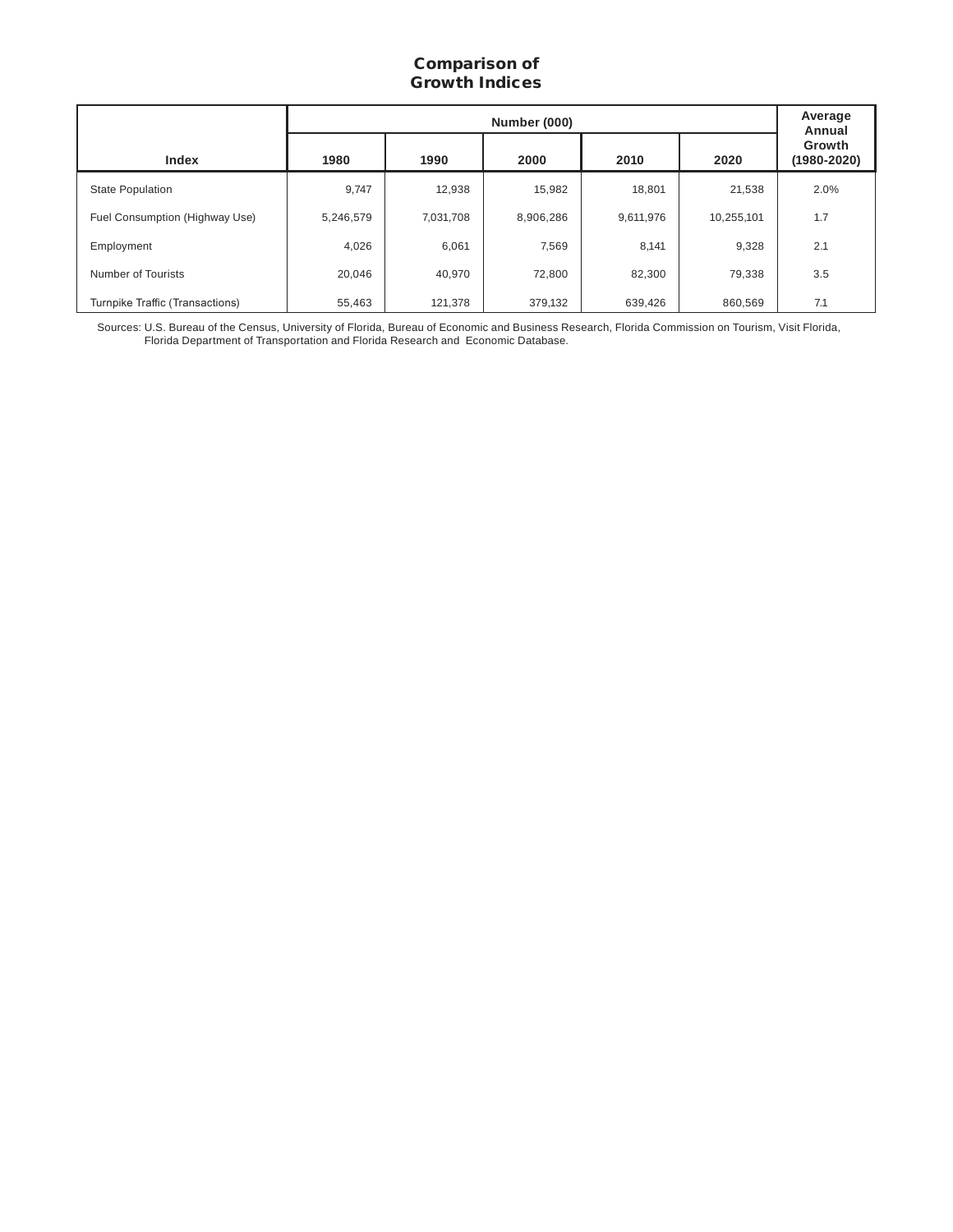#### Comparison of Home Ownership, Housing Units and Households Among Five Most Populous States

|                | <b>Home Ownership</b><br>$Rate(*)$<br>(Percent) | <b>Total Housing</b><br><b>Units</b><br>(Millions) | <b>Total Households</b><br>(Millions) |
|----------------|-------------------------------------------------|----------------------------------------------------|---------------------------------------|
| Pennsylvania   | 68.4%                                           | 5.7                                                | 5.1                                   |
| <b>Florida</b> | 66.2                                            | 9.7                                                | 7.9                                   |
| Texas          | 61.9                                            | 11.3                                               | 10.0                                  |
| California     | 54.9                                            | 14.4                                               | 13.2                                  |
| New York       | 53.5                                            | 8.4                                                | 7.4                                   |

( \*) Reflects percent of occupied housing units that are owner-occupied.

Source: U.S. Census Bureau, American Community Survey 2019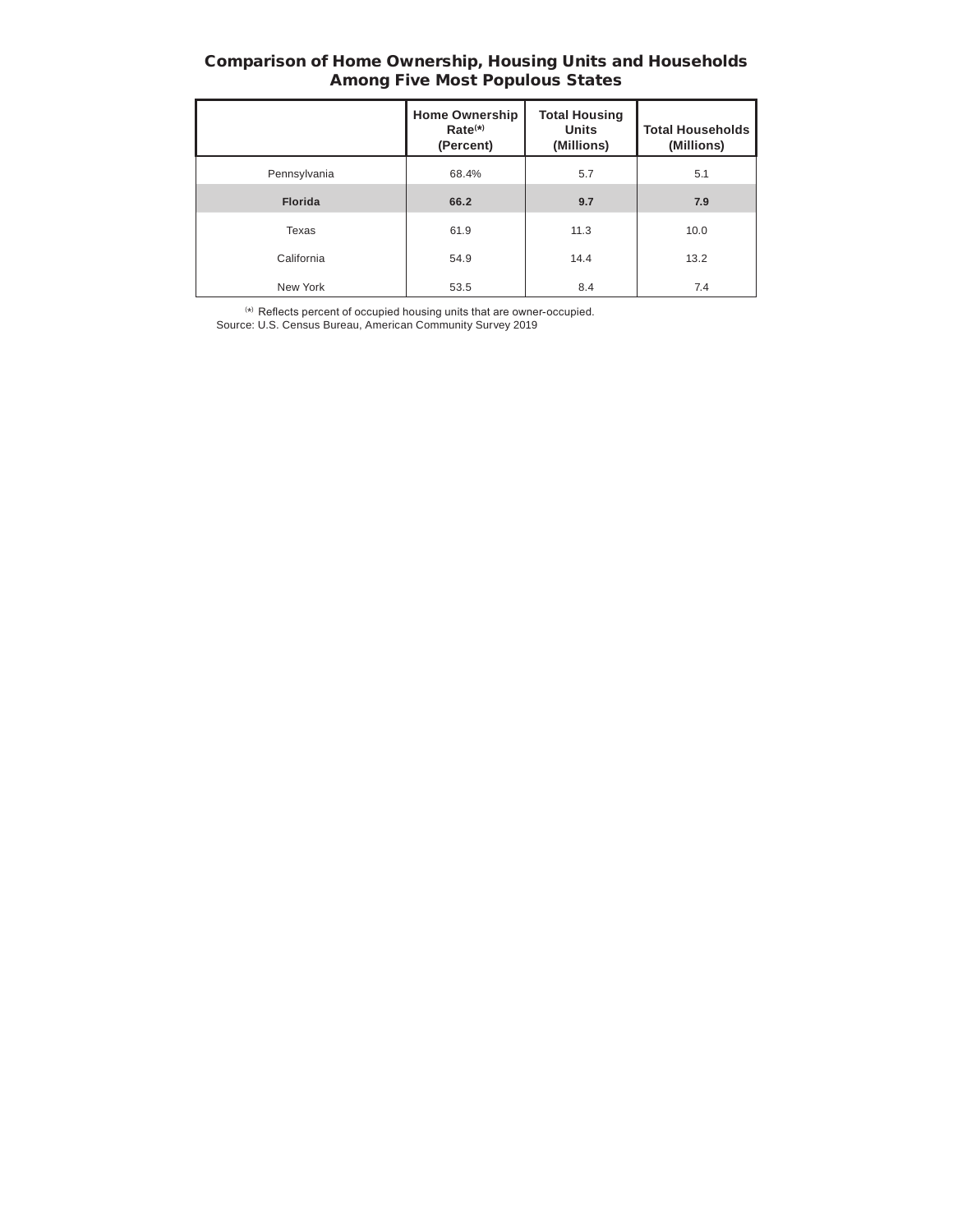# Comparative Population Growth in Five Most Populous States (In millions)



Source: University of Florida, Bureau of Economic and Business Research (BEBR) and individual state websites. Florida Forecast: BEBR Bulletin 189, April 2021.

\* Estimate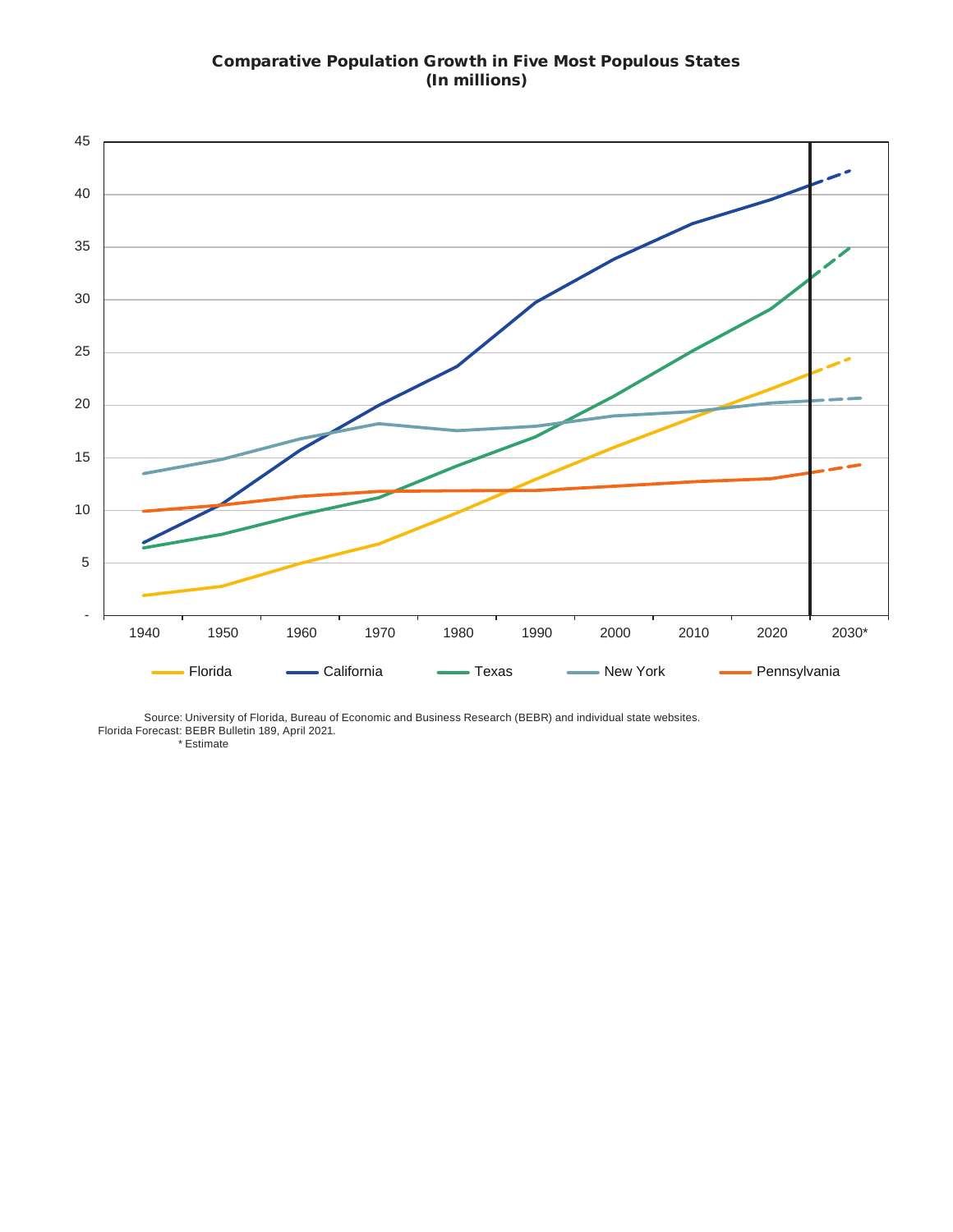

Source: Florida Demographic Estimating Conference March 3, 2021.

Florida's population is gradually increasing due in large part to strengthening economy. As the graph shows, Florida's annual population growth reached 1.7 percent in FY 2016 and remained mostly at that level through FY 2020, albeit a significant decline from the levels seen prior to the Recession. Correspondingly, the average daily net migration (excluding deaths and births), which peaked at nearly a thousand residents in 2004, has gradually rebounded to similar levels in recent years.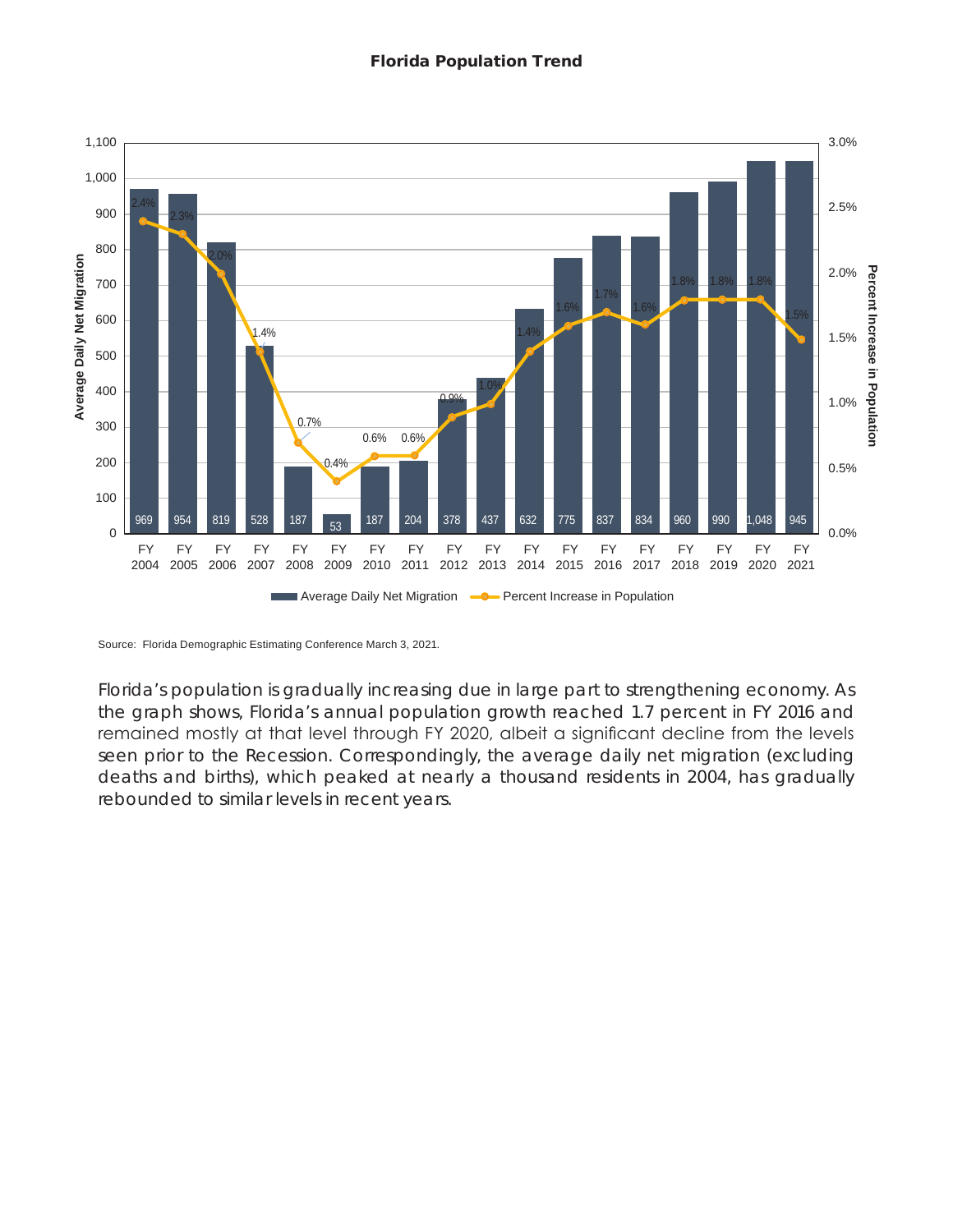## Current and Future Population Estimates of Regions Served By Turnpike (In Millions)



Source: U.S. Bureau of Census and University of Florida, Bureau of Economic and Business Research (BEBR). Forecast: BEBR Bulletin 189, April 2021.

The state's population is expected to exceed 25 million in 2035. In fact, as the graph depicts, all the population centers that the Turnpike serves are expected to grow. South and Central Florida are expected to add the bulk of the increase with approximately 908 thousand and 806 thousand, respectively, by 2035, followed by the Tampa region with 491 thousand.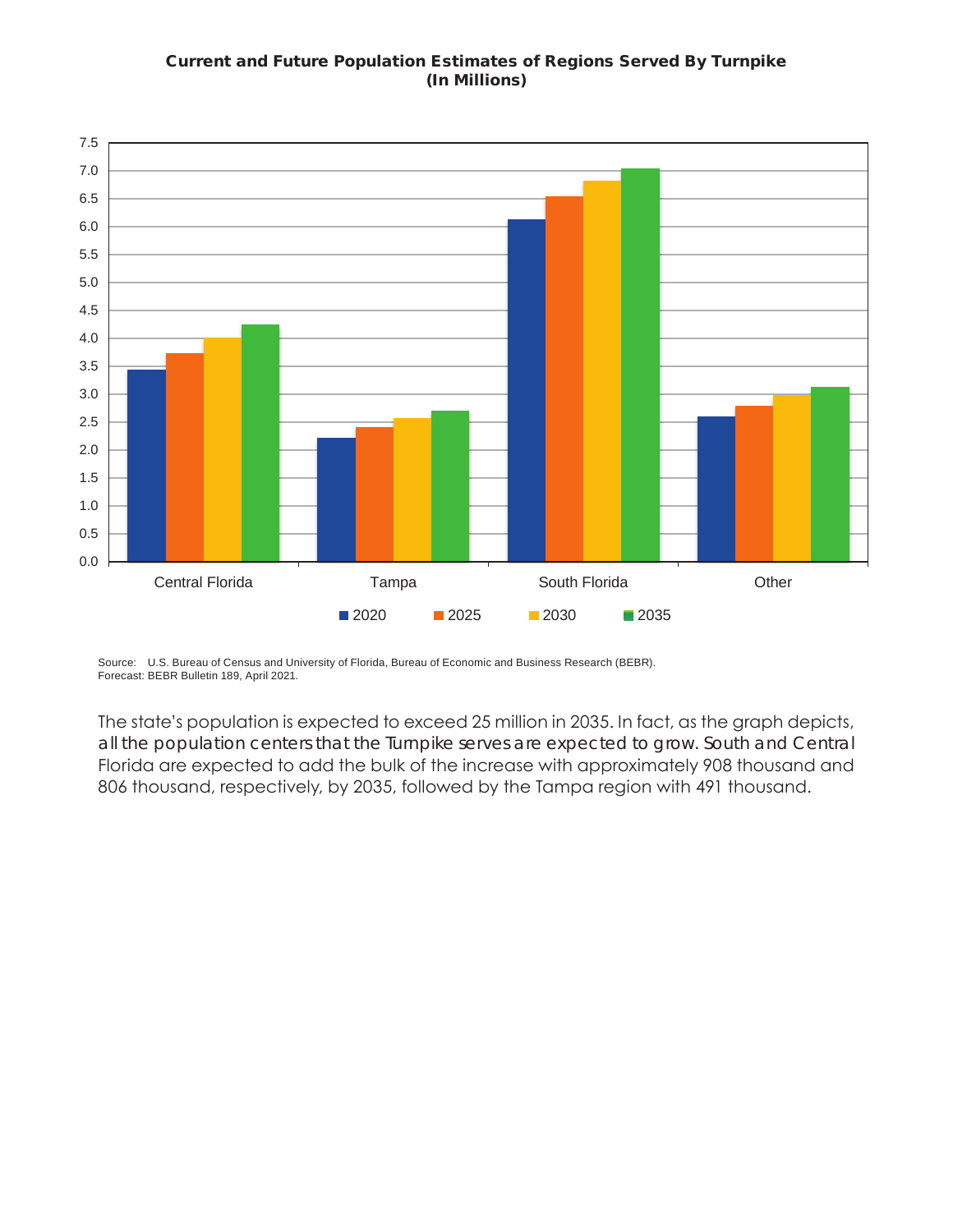### Year-Over-Year Percent Change: Florida Licensed Drivers and Registered Vehicles



Source: Florida Department of Highway Safety and Motor Vehicles.

The population growth has a direct impact on the number of driver's licenses issued and vehicles registered in the state. The year-over-year growth rates of Florida licensed drivers have picked up in recent years after declining during the recession due to slow down in population. Similarly, the growth rate of vehicles registered in the state has picked up starting in FY 2012 after a significant decline during the recession. During FY 2021, licensed drivers in Florida grew nearly one percent to 17.7 million, while registered vehicles increased over three percent to 17.9 million.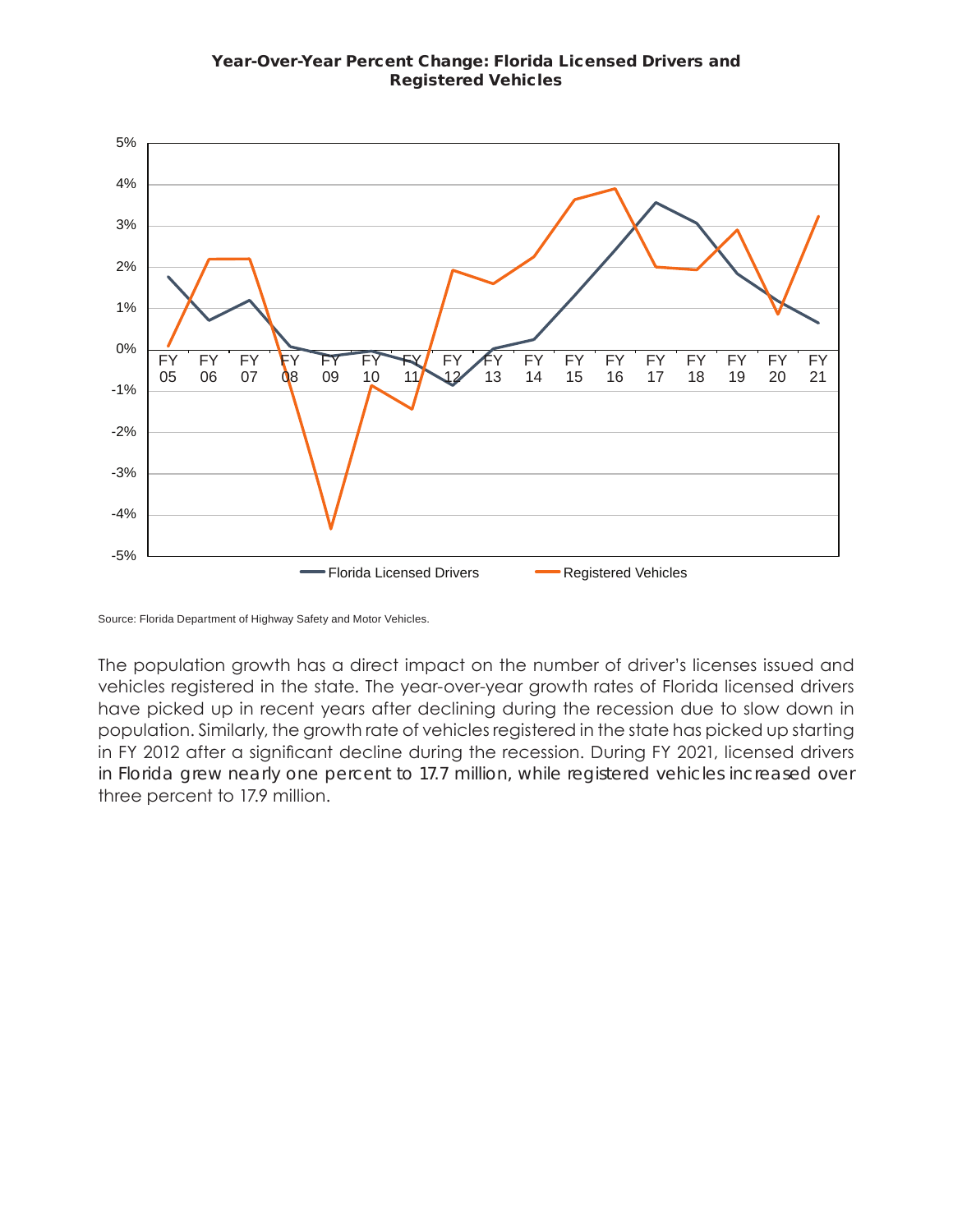

Source: Bureau of Labor Statistics

This graph displays the change in the unemployment rate in Florida, along with the national rate since the beginning of FY 2008. After peaking at 11.3 percent in January 2010, Florida's unemployment rate gradually declined to 3.2 percent in December 2019, lower than the national average of 3.6 percent. Due to the COVID-19 pandemic, unemployment rose dramatically in Florida, peaking at 14.2 percent in May 2020. However, with the reopening of the state, Florida's unemployment continues to diminish with June 2021 unemployment at 5.0 percent.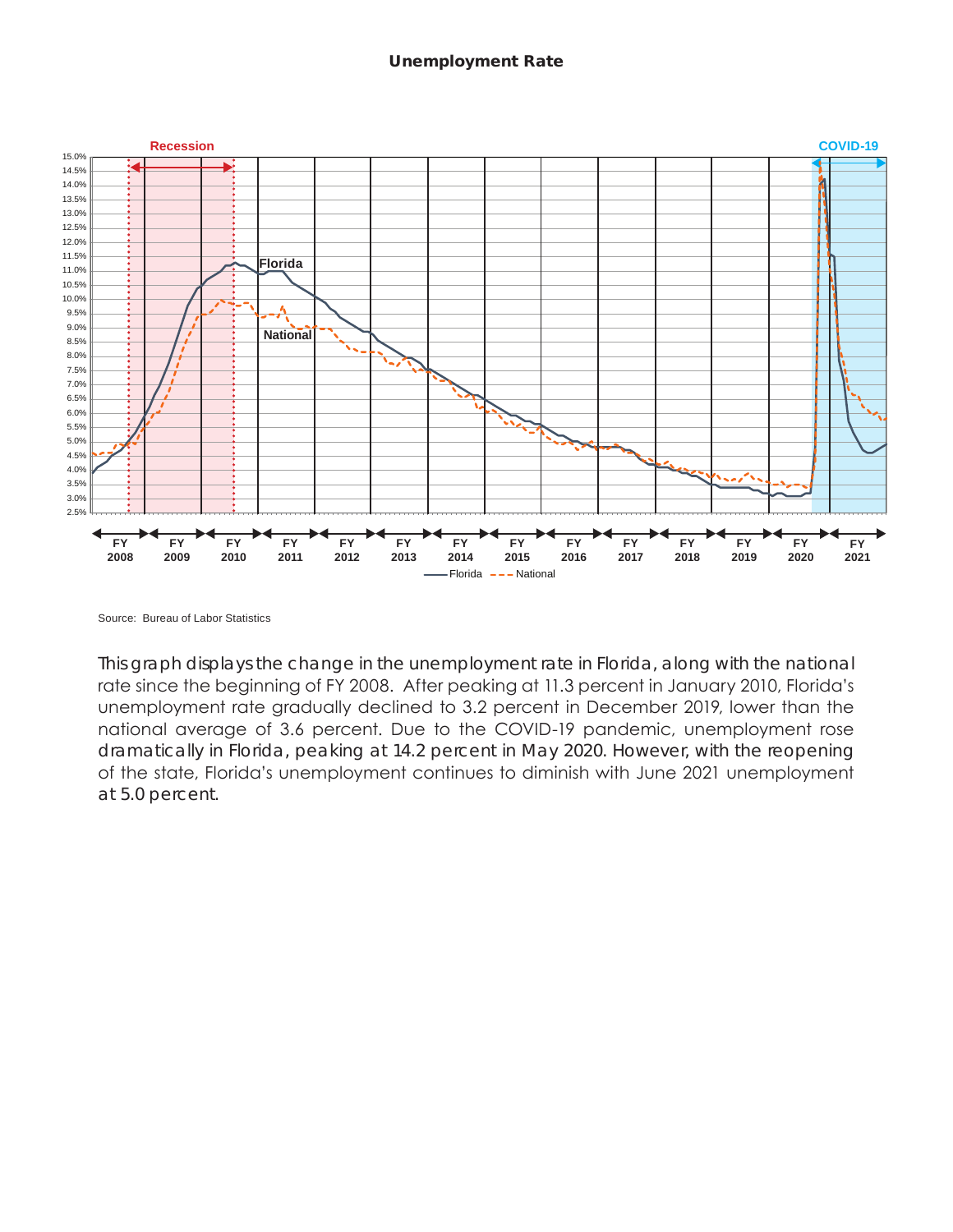## Non-Agricultural Employment in Florida 2021 (In Thousands)



Source: Bureau of Labor Statistics

Florida has a diverse industry base, which to some extent, mitigates the impact from the downturn in certain industry sectors. It has a vibrant leisure and hospitality industry, and professional and business services industry, complemented by international trade.

The graph above presents the Non-Agriculture Employment in the state by the North American Industry Classification System (NAICS). In FY 2021, the trade, transportation and utilities industries employed nearly 1.8 million of the workforce and 21 percent of total employment; followed by professional and business services; education and health services; total government; and leisure and hospitality. Most sectors experienced year-over-year decline, most notably in the leisure and hospitality sector with the highest decrease of 14 percent due to the pandemic.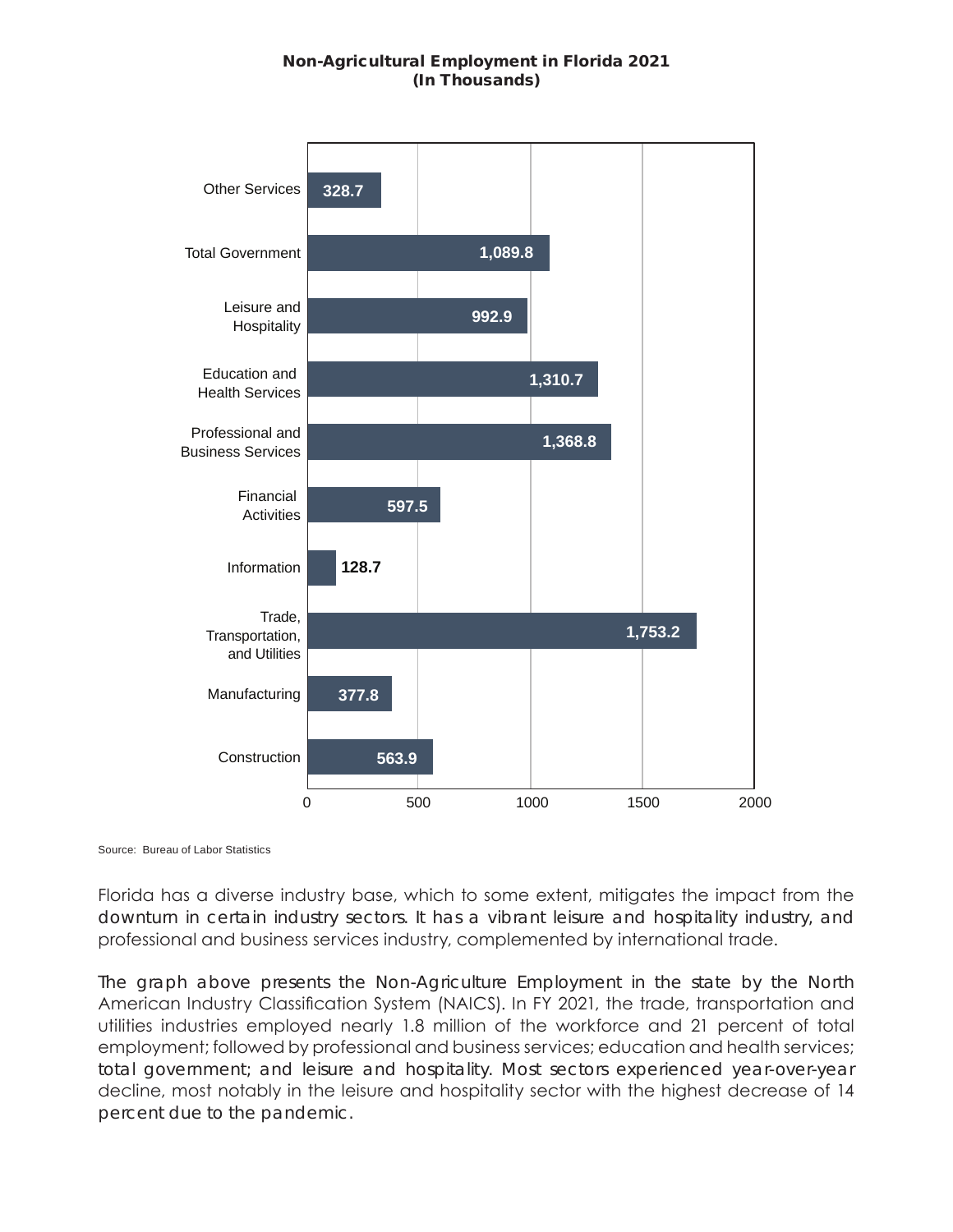# Florida Tourists (in Millions)



Tourism is a vital component of Florida's economy. This graph shows the number of Florida visitors by quarter over the past ten calendar years. All quarters show an increasing trend except for 2020, reflective of the impact of the COVID-19 pandemic. Florida experienced restrictions in travel leading to a notable decline in all four quarters, with recovery starting in the second quarter of 2021 and visitor counts approaching pre-pandemic levels.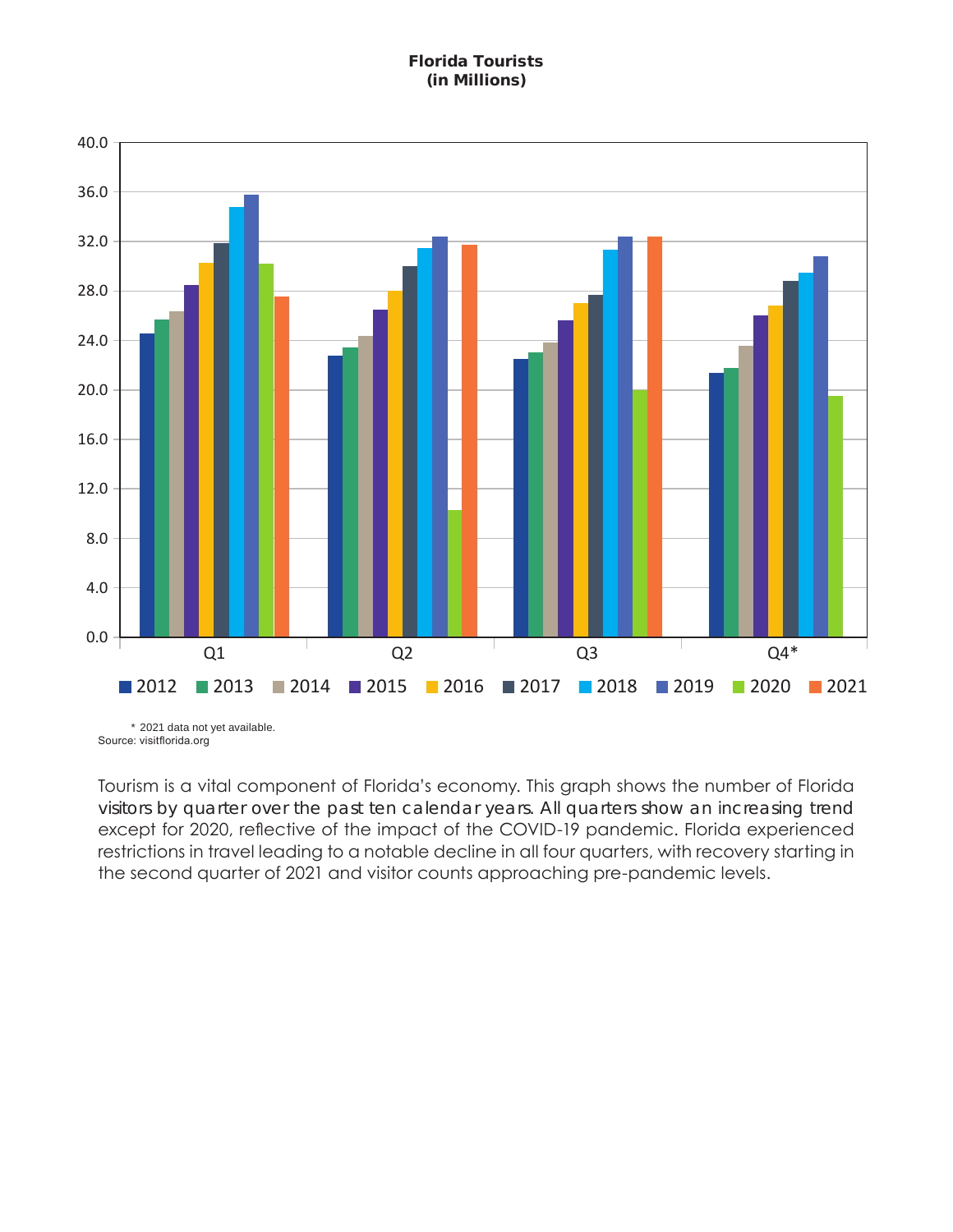Florida Gasoline Prices (Average of All Grades)



Source: Energy Information Administration, U.S. Department of Energy.

This graph portrays the historical trend of gas prices in Florida (average of all grades) over the past ten years. Prices per gallon have fluctuated from nearly \$4 to a low of \$1.85. Starting in FY 2015, gas prices show a general downward trend through FY 2020, followed by an upward trend beginning in FY 2021 with \$2.96 per gallon as of June 2021.